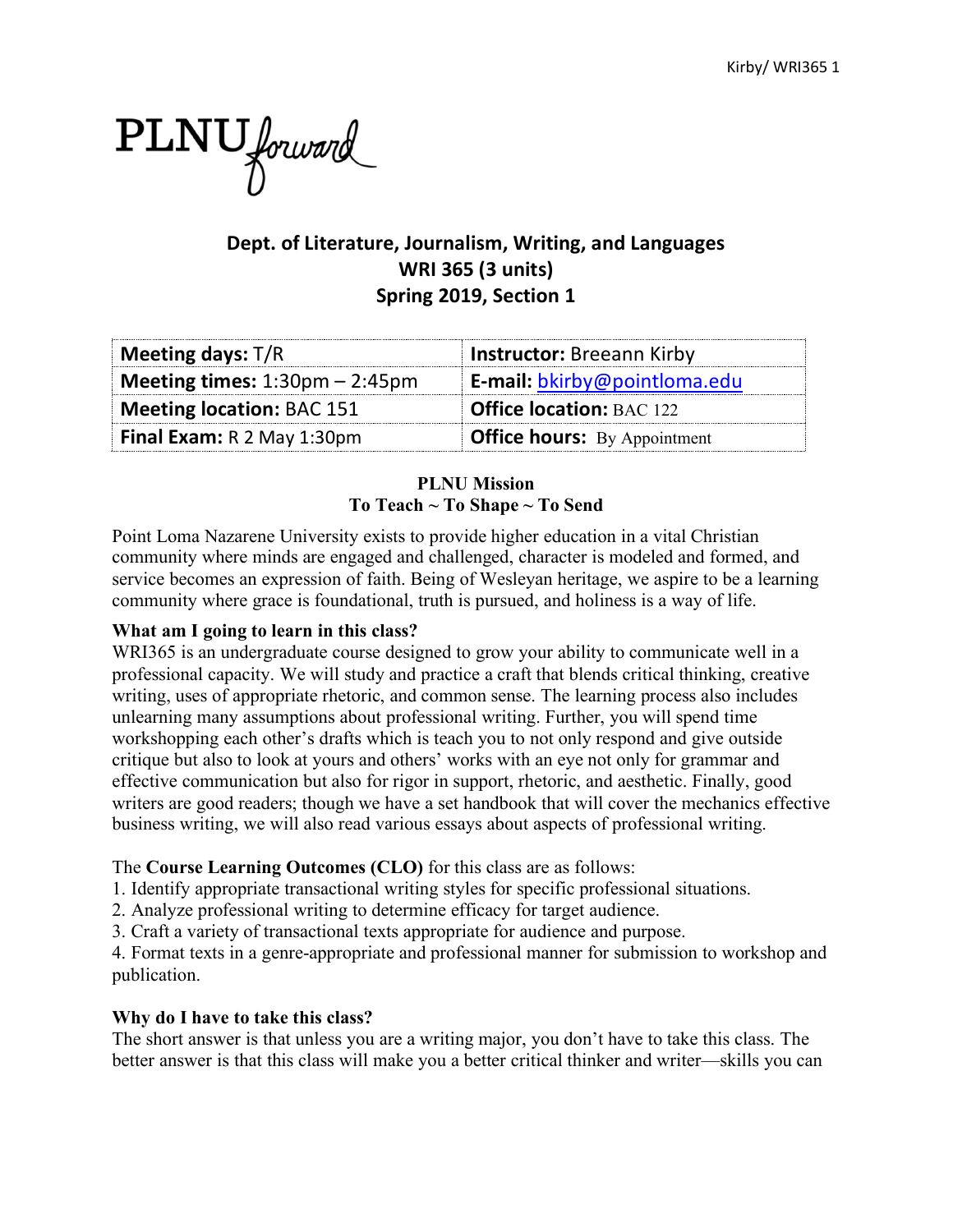take from the classroom into many areas of your life. Being able to read, analyze, synthesize, and write effectively gives you agency<sup>1</sup> in whatever field you may enter.

#### **Are there any resources I can use online and/or on campus to help me?**

Yes. The following are a few of my favorites.

**The Writers' Studio** is located in Bond Academic, room 159 http://www.pointloma.edu/experience/academics/schools-departments/departmentliterature-journalism-modern-languages/writers-studio.

**The Library** has not only many books but also databases that allow you to do specific searches for any topic you want. Further, it also contains very helpful librarians who can assist you.

**Canvas** will contain this syllabus, the assignments, some readings, and other fun sundries throughout the semester. Sometimes you might have to print them for class. Please check Canvas regularly.

**OneLook** is an online database of dictionaries www.onelook.com.

**Wikipedia** is an online encyclopedia www.wikipedia.org. Though this site can have errors from time to time, it is a wonderful place to look up any person, place, or event you encounter in your reading that you do not know. While I love Wikipedia for its ability to quickly provide information, DO NOT use this as a source for your papers. **Me** I am available to answer any questions you may have. You can schedule appointments to see me in class or email me—**please include "WRI 116" in the subject** line of your emails to me.

#### **What if I turn in a late assignment?**

If you turn in a late assignment, you risk negating your contract. We will talk about this further as a class. Here is a space for you to make notes on what we decide:

### **What if you don't accept an assignment?**

If your assignment does not meet the standard of our contract, I will hand it back to you. You will then have until the next class period to revise it to meet contract.

#### **What if I don't turn in an assignment at all?**

I will still like you. However, failing to do assignments (or adequately revising any ones I request) will result in a voided contract and a letter grade of D or F for the course.

l

<sup>&</sup>lt;sup>1</sup> The ability to act with power and authority.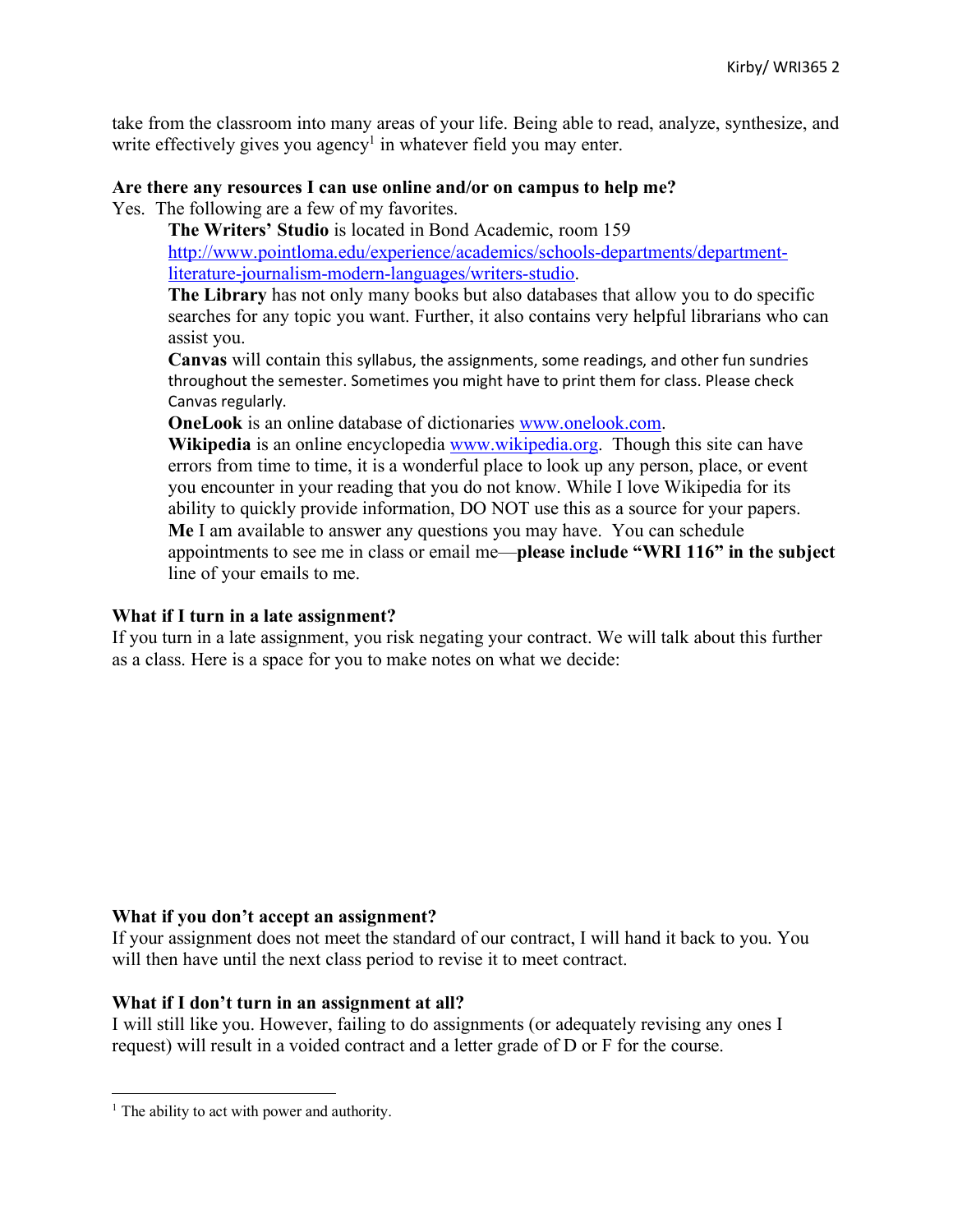#### **What if I have to miss a class?**

You must attend class to pass the class. However, I do understand that emergencies do come up. If you do choose to miss class, you are responsible for the material covered and assignments given/due. You must get this information from another *student* (not your instructor). Class work is a privilege for those students who choose to come to class. They may decide to share what we did with you if you ask nicely. Also, you must be prepared for the next class you attend. "I didn't know what to do because I missed last class" is not an acceptable excuse.

### As PLNU notes,

*Regular and punctual attendance at all classes is considered essential to optimum academic achievement. If the student is absent from more than 10 percent of class meetings, the faculty member can file a written report which may result in de-enrollment. If the absences exceed 20 percent, the student may be de-enrolled without notice until the university drop date or, after that date, receive the appropriate grade for their work and participation.* 

See Academic Policies in the Undergraduate Academic Catalog.

You may be absent **three class sessions without question**. Wise students will not use up allowable absences early-on for fickle purposes, however. A total of four **absences** may result in a letter's reduction in the course grade. A total of eight absences may result in failure of the course. Three times of arriving late or exiting class early will equal one absence. You should not depend on doctors' or deans' excuses to bail you out. The built-in allowances are there to cover such needs, so plan carefully and do not use up your allowed absences early in the semester. **Please talk to me and e-mail me about extended illness, emergencies and absence for official university business.** Students in traveling groups that **represent the university** should meet with me during the first week of classes to review the group's travel schedule and its impact in WRI365. Students who are absent from six class sessions within the first five weeks (without legitimate reasons communicated promptly to the professor via e-mail) should expect to be **automatically and officially de-enrolled** from the course. I warn students via e-mail of impending de-enrollment after five absences.

Distracting and disruptive behavior will be considered an absence.

### **What if I want to use other people's writing in my writing?**

As Solomon wisely noted, "There is nothing new under the sun." Thus, it is perfectly okay to reference other texts (written or visual) in your own writing. However, you must give credit to any ideas or sentences that are not originally yours or aren't common knowledge. To omit doing this action is an act of plagiarism. Writing is often collaborative, and writers share and borrow from each other all the time (just as I did from other PLNU faculty when I wrote this syllabus). There are ways to do this that are acceptable (such as taking suggestions from a professor or a peer), but there are also ways to use other people's ideas or words in a way that is considered plagiarism (such as passing off somebody else's work—even just a sentence—as your own). We will discuss this further in class.

Plagiarism of any kind will not be tolerated. Any word or idea that is not your own must be cited correctly. As explained in the University Catalog,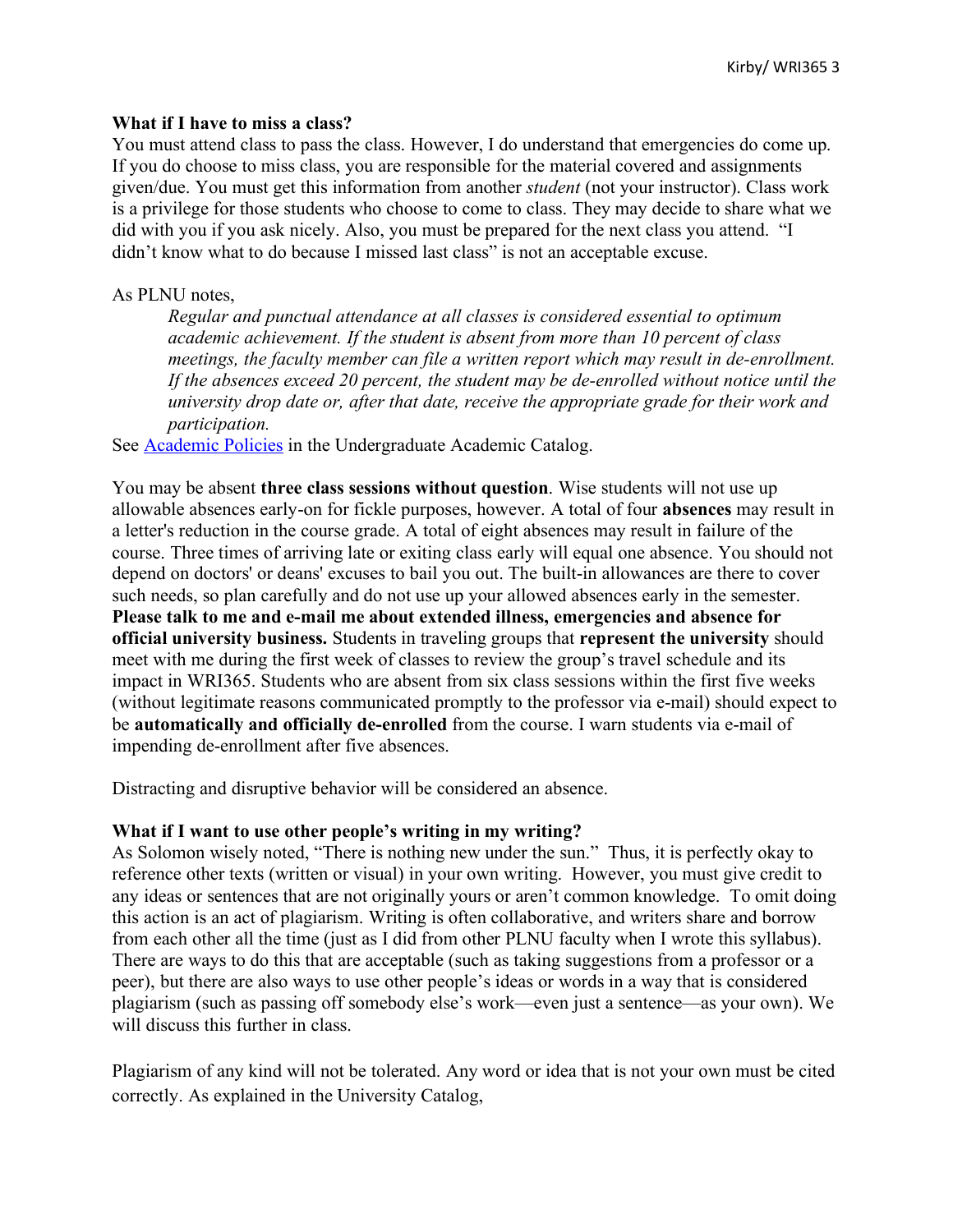*academic dishonesty is the act of presenting information, ideas, and/or concepts as one's own when in reality they are the results of another person's creativity and effort. Violations of academic honesty include cheating, plagiarism, falsification, aiding academic dishonesty, and malicious interference. A faculty member who believes a situation involving academic dishonesty has been detected may assign a failing grade for a) that particular assignment or examination, and/or b) the course following the procedure in the university catalog. A student remains responsible for the academic honesty of work submitted in PLNU courses and the consequences of academic dishonesty beyond receipt of the final grade in the class and beyond the awarding of the diploma. Ignorance of these catalog policies will not be considered a valid excuse or defense. Students may not withdraw from a course as a response to a consequence. Students may appeal using the procedure in the university catalog.*

See Academic Policies for further information.

If you aren't sure if you are plagiarizing (you sweet, naïve thing), check out the information on the university cheating and plagiarism policy at http://catalog.pointloma.edu/content.php?catoid=8&navoid=864

Or you can visit PLNU's library which also has an excellent tutorial on how to avoid plagiarism.

Finally, you can always talk to me. If you're wondering if you may have paraphrased too closely, be sure to ask before you turn in the assignment. You will not be penalized if you ask first.

#### **Will you assign extra credit?**

During a given semester, opportunities for extra credit may arise. These assignments are often difficult. These tasks give you a chance to make up elements of our contract; therefore, they require *extra* effort.

#### **How do I contact you?**

At the top of the syllabus, all of my contact information is listed. In the subject line of your email, please indicate WRI365.

#### **What if I need some extra help in your class?**

While all students are expected to meet the minimum academic standards for completion of this course as established by the instructor, students with disabilities may request academic accommodations. At Point Loma Nazarene University, students must request that academic accommodations by filing documentation within the first two weeks of class with the Disability Resource Center (DRC) (http://www.pointloma.edu/experience/offices/administrativeoffices/academic-advising-office/disability-resource-center), located in the Bond Academic Center. Once the student files documentation, the Disability Resource Center will contact the student's instructors and provide written recommendations for reasonable and appropriate accommodations to meet the individual needs of the student. This policy assists the university in its commitment to full compliance with Section 504 of the Rehabilitation Act of 1973, the Americans with Disabilities (ADA) Act of 1990, and ADA Amendments Act of 2008, all of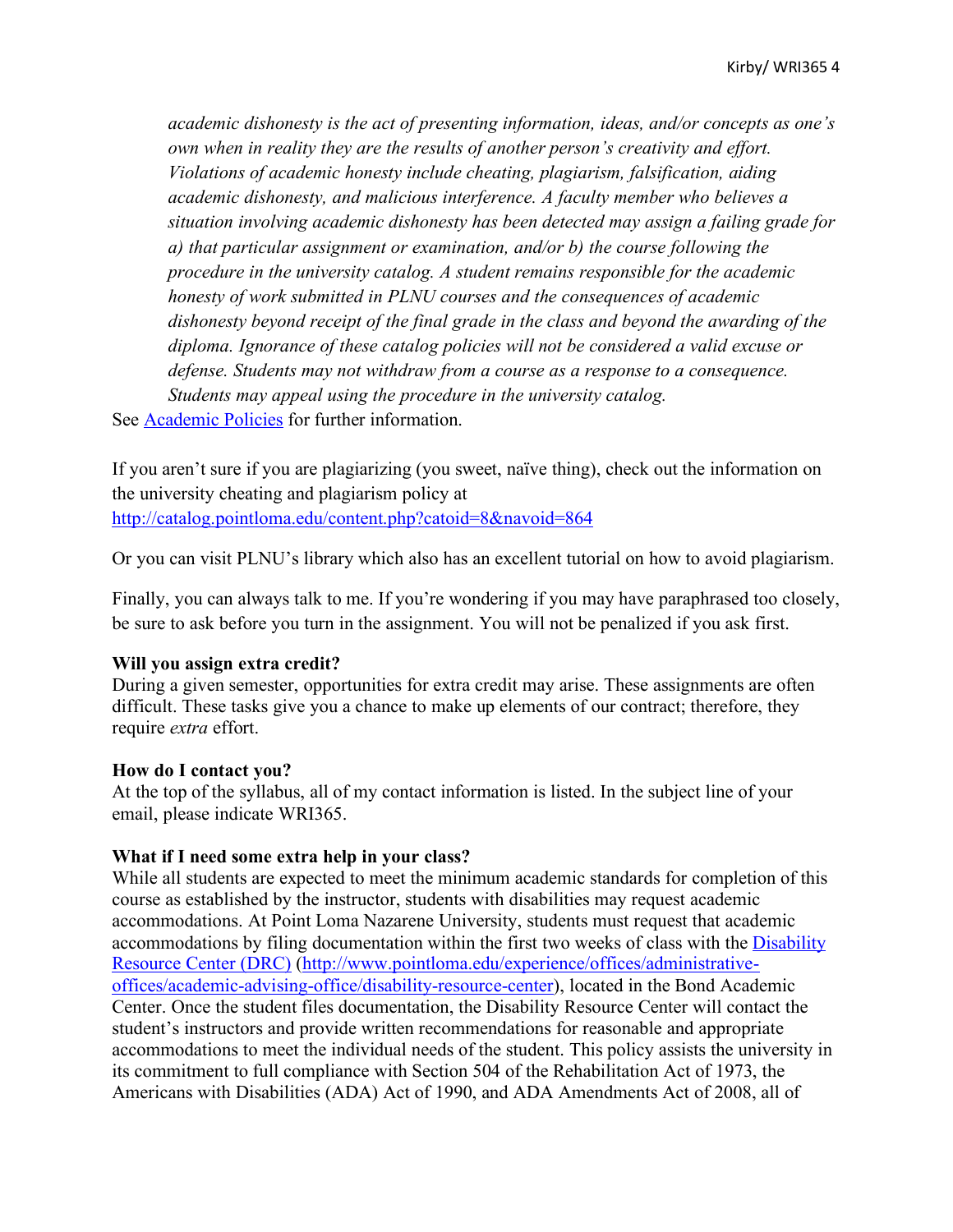which prohibit discrimination against students with special needs and guarantees all qualified students equal access to the benefits of PLNU programs and activities.

Students have the right to appeal decisions regarding academic accommodations. In order to provide prompt and equitable resolution, the student must submit a written or verbal statement to the Director of Academic Advising who will conduct the appeal process in consultation with the Vice President for Student Development.

You can contact the DRC by phone at 619-849-2486 or by e-mail at DRC@pointloma.edu.

## **What do I have to buy for this class?**

- 1. Roman, Kenneth and Joel Raphaelson. *Writing that Works.* Harper Collins, 2000. ISBN: 9780060956431
- 2. Printouts from Canvas as well as your essays— plan accordingly
	- a. You will make copies of various pieces in your portfolios for the class to workshop
	- b. Part of your grade will be printing out some essays on Canvas, annotating them, and turning them in to me.
- 3. Pocket folder (not a three-ring binder) to turn in your work.
- 4. Various office supplies (highlighters, pens, stapler, Scotch tape, paper for notes)

*\*\*In the interest of lightening the financial burden of college education, I have placed our additional readings on Canvas rather than constructing a course reader. It is your responsibility to PRINT these texts out for annotation purposes and bring them to class. Point Loma Nazarene University, as a non-profit educational institution, is entitled by law to use materials protected by the US Copyright Act for classroom education. However, any use of those materials outside the class may violate the law.\*\**

### **How do I pass this class?**

- 1. Come to class
- 2. Do all the assignments
- 3.Turn them in on time

### **What specifically does that look like?**

We're going to learn about what transactional writing looks like in the professional world and then create pieces of your own that you can then take with you when you graduate.

That's a lot to pack into a semester course that meets for about an hour a few days a week. But we're going to give it the clichéd good college try by writing often. Writing skill is like a human muscle, if you exercise it regularly, it gets strong and doing the work gets easier.

Some of the writing will be your creating a portfolio of work that presents your "brand" and professional presence in the world with the idea that you will be able to use this portfolio or pieces from it to apply for a job, an intership, or a graduate degree. Some of your writing will be a portfolio of transactional writing that is specific to your current career aspirations. With this portfolio, I aim for you to gain proficiency in types of writing that you might actually produce once you've moved into your post-bachelor career. Some things will be universal—everyone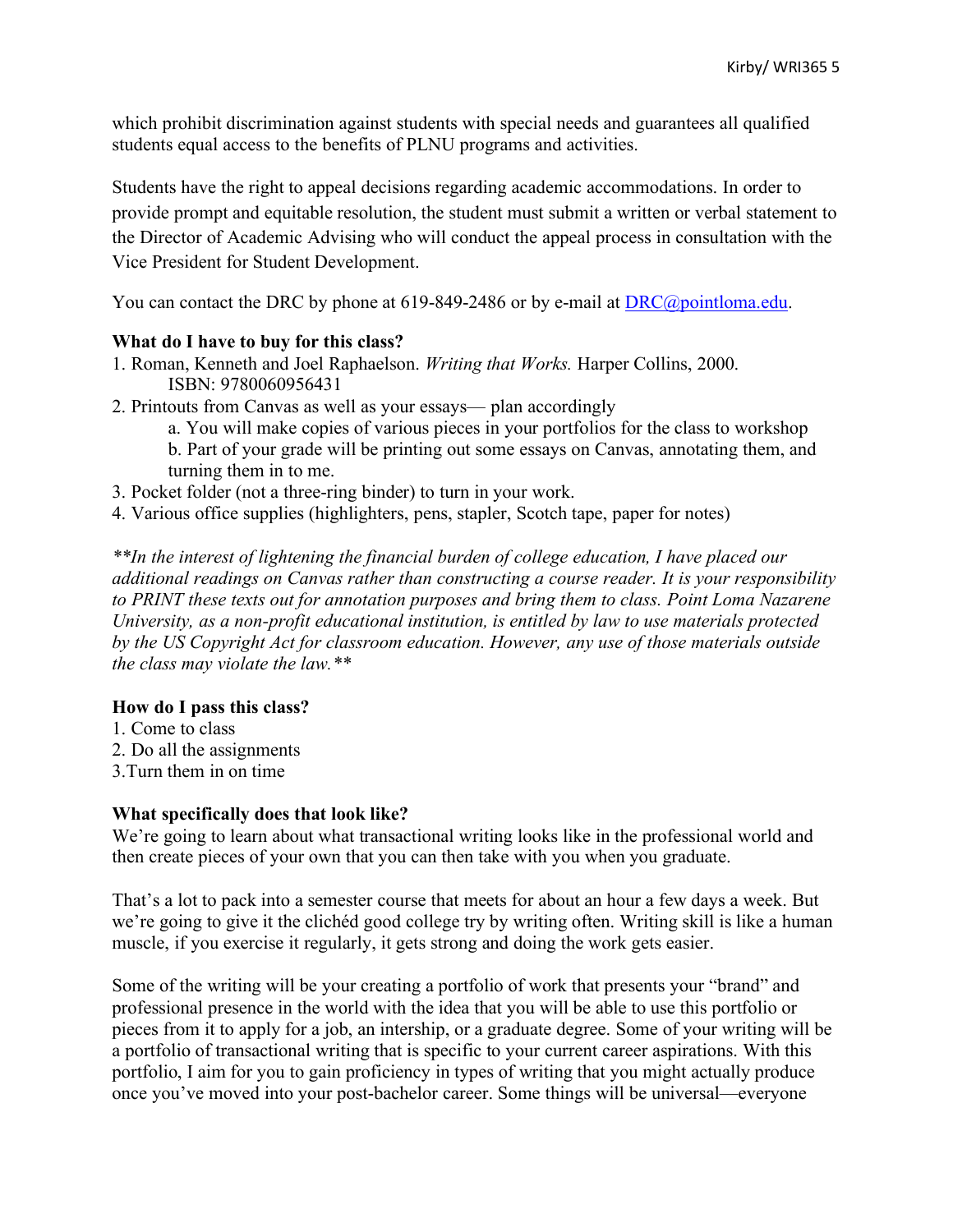needs to know how to write a professional email. But some things will be specific to your career goals, and you will find out what those things are. Not everyone will write a fundraising letter—I never have; not everyone will write grants—I've written many.

However, with all the writing we will do, the main thing is that you get your ideas clearly down on paper. So even if you end up in 20 years writing a memo that you didn't write in this class, you'll know how to find examples of memos and how to express your ideas well. That last one is the hard part: expressing ideas on paper. I emphasis revision and process because most of us need to produce what Anne Lamott calls "shitty first drafts" before we can see where our ideas need work. You will write a lot of "shitty first drafts" in this class. And you will help each other find the good ideas, the clever sentences, and solid descriptions within those drafts, turning those first drafts into coherent and engaging final products. In those initial versions of a paper, you may not have perfect grammar, that's okay—no writer ever does. In the process of revision, the grammar gets cleaned up.

Writing is less like chipping away at a marble sculpture to reveal a finished piece and more like a caterpillar transforming into a butterfly: the end product may look nothing like your first draft. But the first draft carried all the source ideas (the DNA if you will) that lets you break your essay down to primordial goo and rebuild it as a butterfly.

There will be some sort of writing due every week. This isn't to scare you but to let you know the pacing of the writing. Some assignments may have more than one due date. The first date is for you to turn in something that you think is the best you could do while the second date is for a final submission after you've worked with your peers on it.

## **So does this mean that my first drafts can be some stream of consciousness string of text I wrote during chapel right before class?**

Nope. That is not a first draft. That is what my writer friend calls "draft 0" and I call "spew." That in-chapel, quick putting down of your ideas is a NECESSARY part of writing, but not the "shitty first draft" that others can work with. Going back to our caterpillar/butterfly analogy: a caterpillar may look nothing like a butterfly, but it's still a viable organism—it can live and breathe on its own. Your first draft needs to look like a caterpillar.

#### **Okay that's all fancy words and images but what does that practically look like in my busy life as a college student? What's the bare minimum I can get away with in a draft?** Unless done in class, you first draft needs to be

a. Typed and double spaced in the appropriate format (we'll discuss formatting in class; the default is MLA);

- b. Demonstrate you have been thinking about the problem/topic you are writing about;
- c. Be free of typos.

### **Ha! So I do have to have perfect grammar in my first draft!**

No. Typos are not grammar mistakes. Typos are ignoring the things that you already do proficiently in your writing on social media, email, and texting. Things like not putting a period at the end of a sentence Or not capitalizing my name, which is breeann Kirby. Or when you are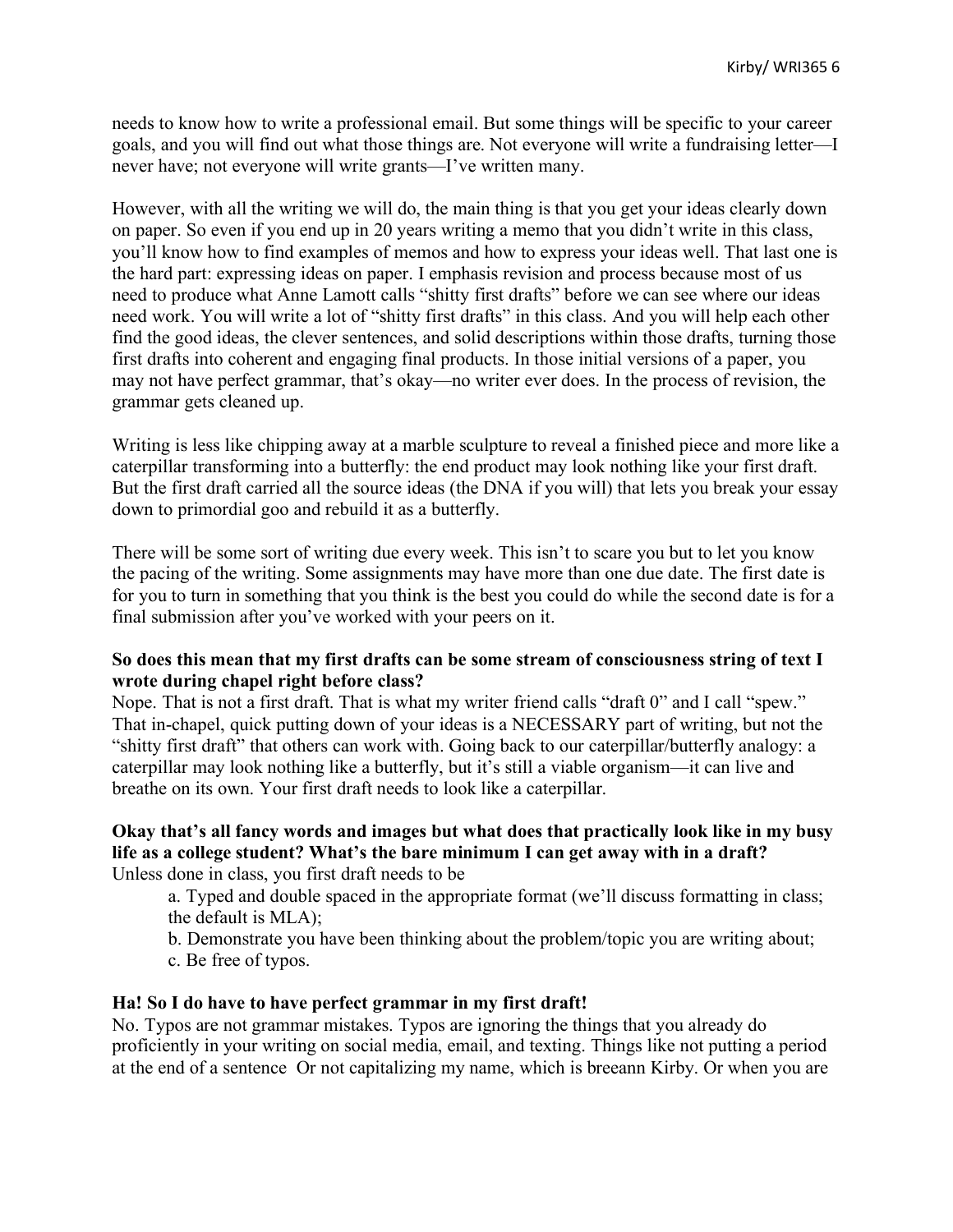writing.<sup>2</sup> You need to have complete thoughts. Typos are one of my HUGE pet peeves. They are not just mistakes but a sign of disrespect to me and your peers who will be working with your writing. Most typos can be easily caught if you read through your paper at least once before you turn it in (pro tip: read your paper out loud. You'll catch a lot of stuff that way.) Because no one is a perfect proofreader, I will allow one typo every page (meaning if you have a five-page paper, you may have up to five typos total on any of the pages in that work).

## **What are the specific assignments?3**

**Contract (5%)** You will write a contract for your grade in WRI365.

**Email (5%)** You will write various emails with attachments over the course of the semester.

**\*Handwritten Letter (5%)** You will write a handwritten letter to a classmate citing the things they did well in constructing their Personal Portfolios.

- **\*Reflection Papers (5%)** You will submit a written reflection on your fulfilling your contract at the midterm and at the final.
- **Personal Portfolio (25%)** You will save EVERY bit of writing and revision you've done in this class, organize it by date and submit it at the midterm as a portfolio of your work and progress as a writer. If you want to know what you need to put in the portfolio, look at the assignments listed below.

**Memo: Application Proposal** You will write a memo explaining what specific job/internship/graduate program you are shaping your pieces in your personal porfolio around.

**Seven Stories** You will write seven (short) stories about your personal skills.

**Petal Exercises** In addition to your seven skill stories, you will complete the petal exercise about your personality and career desires.

**LinkedIn Account** You will set up a LinkedIn account.

**Summary** You will write a summary of yourself.

**Master Resume/CV** You will construct a master resume or curriculum vitae, depending on the organization you wish to apply to.

**Biography** You will write your biography.

\***Statement of Purpose** If applicable, you will write a statement of purpose (SOP).

**Professional Portfolio (25%)** You will save EVERY bit of writing and revision you've done in this class, organize it by date and submit it at the final as a portfolio of your work and progress as a writer. If you want to know what you need to put in the portfolio, look at the assignments listed on this page.

**Memo: Types of Professional Writing for Your Chosen Career**

**Action Plan/Proposal** You will write an action plan for how you intend to choose material for and create your professional portfolio

**Three to Five Individualized Pieces** Your professional portfolio will be unique to you. For example if you are a scientist, your professional portfolio might include a **grant, a research paper,** and **scientific protocol.** The number of pieces you will include in this proposal will depend on the types of projects you would do for your career.

**Midterm Presentation Personal Portfolio (10%):** You will present your personal portfolio, taking us through your LinkedIn account and explaining where you are interested in applying and how your portfolio meets their requirements.

l

<sup>&</sup>lt;sup>2</sup> Note the three typos here.

<sup>3</sup> \* denotes an A-grade assignment.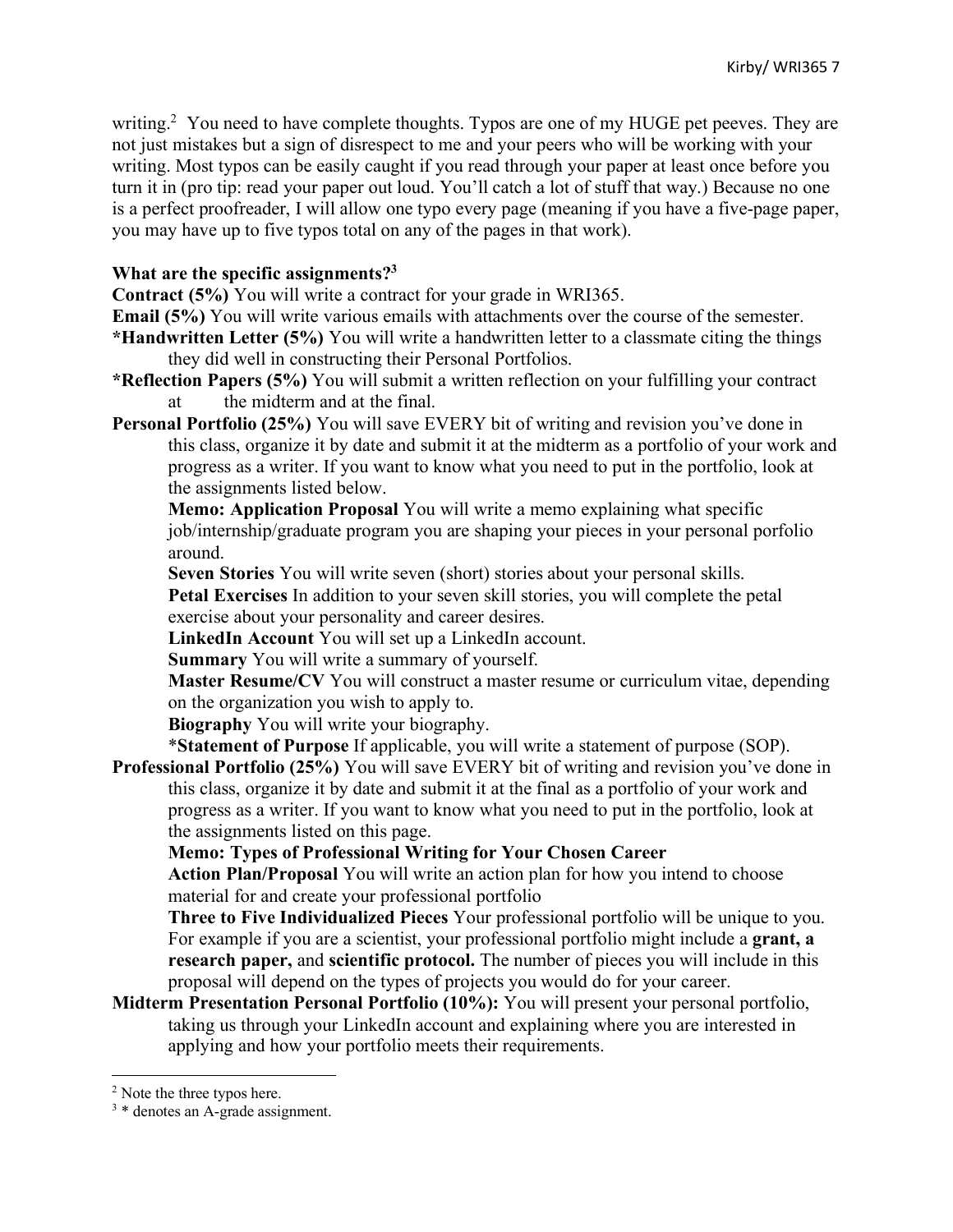- **Final Presentation Exam Professional Portfolio (10%):** You will present your professional portfolio of writing to the class, explaining your chosen vocation and the types of writing needed for that vocation.
- **Class Participation (10%):** Because writing is a process, you must engage in that process to get anything out of it; meaning, you must interact with the instructor and the other students every class session. You must talk and offer considered feedback in workshops to participate. If you wish to earn your participation grade, you must have a good attitude; you must read all of the readings; and you must speak out. Make it your goal to come up with one good thought for every class and to share it. By doing so, you will be prepared for any reading quizzes I will give. **Also, you must turn off your electronics when you enter the classroom; use of electronics will not be permitted unless you have an academic accommodation.**

Further, sometimes I may SPEAK information in class that is important. It is your responsibility as an active class participant to take notes. I often will use class discussion as a place to clarify how to do a certain writing assignment. This discussion may not appear on Canvas or a PowerPoint presentation. Thus, your taking good notes is important for your success in the class.

Much of the work we will do in this class is cooperative. You should think of all your writing and speaking for and in class as public, not private, discourse. **By continuing in this class, you acknowledge that your work will be viewed by others in the class.**

Respect in class is a must. This classroom is a safe space. As we discuss and analyze works that may address potentially emotional topics, we will encounter many different viewpoints within the class. In order to be a good participant in this class, you must be sensitive to your fellow learners. As we share ideas, personal insults and comments will not be tolerated. I will ask you to leave if you cannot be kind. If you aren't sure how to phrase your opinion, please ask me. The best rule to follow: **be kind.**

*\*For all of these assignments, further instructions will be given on Canvas and/or in class\**

### **How will I know my grade in the class?**

Because writing is a process, I want you to be able to engage in your work, taking the tools you learn from each piece you produce into the next without worrying about how many points you might lose on an individual piece of prose. To eliminate grade anxiety, I've set this course up on a contract grading model. This model means that you can choose which grade you would like to earn right now at the beginning of the semester and then allocate your time wisely to earning that grade. Though you will not get an individual score on your papers, I will give you one opportunity to redo the work if it does not meet contract standards. This redo is due back to me the next day the class meets.

Everyone defaults to a B-contract which is earned entirely on the basis of what you do—on your conscientious effort and participation. **This grade does not come from my judgment about the quality of your writing; but rather, your engagement with the process and whether or not you demonstrate that you are attempting to use the tools focused on in the specific essay** (I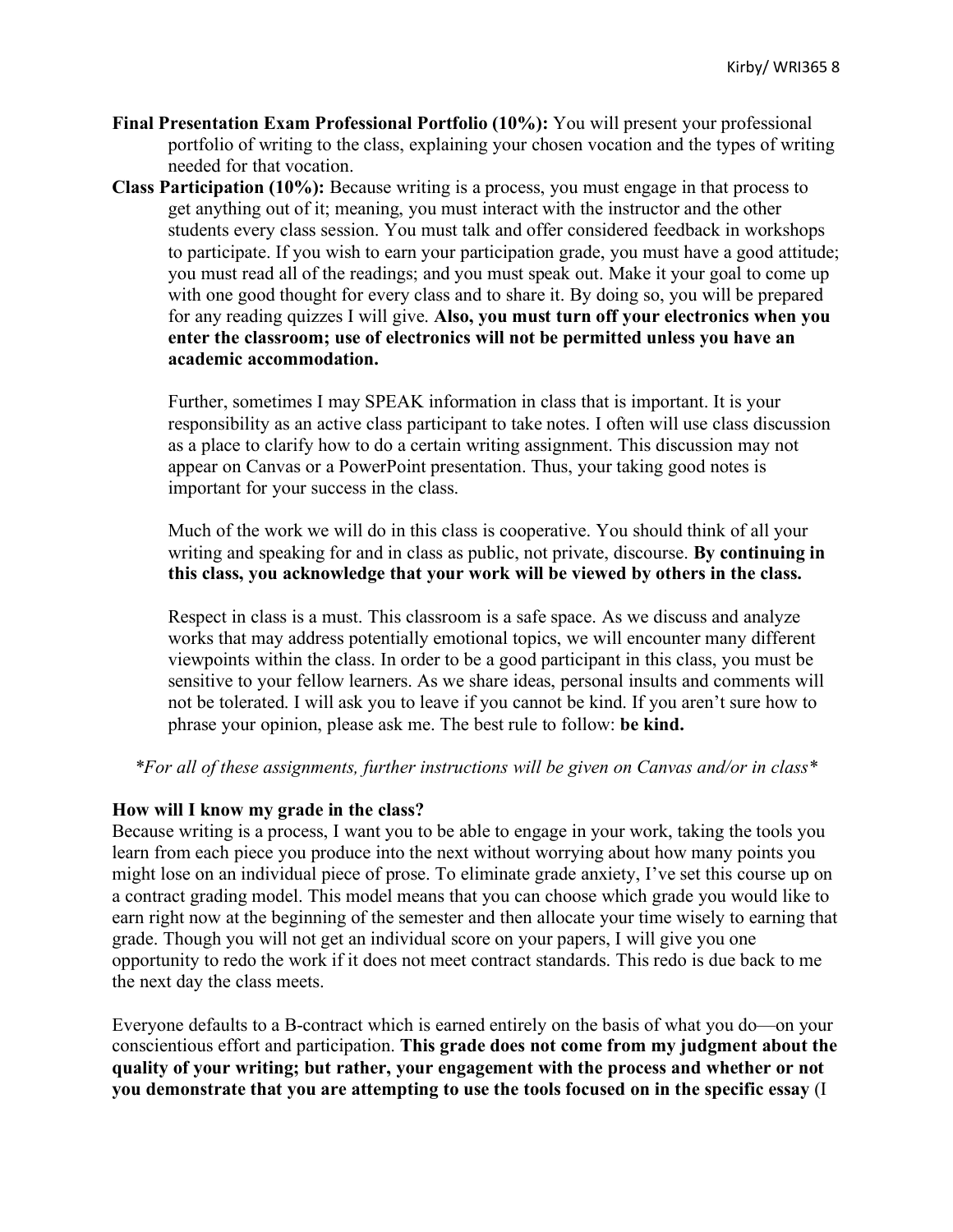will have detailed instructions for each essay on CANVAS). However, grades higher than B are predicated on my judgment of your writing and a few extra assignments. A-work is determined on your extra effort and engagement as well as the stellar quality of your writing.

If you are interested in a grade lower than a B, please meet with me to discuss your options.

## **To earn a B grade in this class, you will**

1. attend class regularly, missing no more than 3 classes this semester;

2. come to class on time (being late to class 3 times counts as one absence);

3. contribute to class discussion and participate in all in-class activities;

4. read every essay/book chapter assigned;

5. give thoughtful peer feedback during class workshops and work faithfully with your groups on other collaborative tasks (e.g., sharing papers, commenting on drafts, peer editing, in-class activities, answering peer questions);

6. make substantive revisions when the assignment is to revise—extending or changing the thinking or organization—not just editing or touching up;

7. meet due dates and writing criteria for all the writing assignments (except those with \* by them);

8. submit your portfolios with all writing assignments in it;

9. attend an individual conference with me;

.

10. present your personal portfolio at the midterm;

11. present your professional portfolio at the final.

## *\*For a grade of B+, you will be an active and positive contributor to our classes, offering a respectful spirit and coming up with insightful ideas and worthwhile feedback.*

I will not accept work that does not meet with the quality expected of a B. If you do not do Bquality work, then I will not accept it. The fluctuation in the points scale allows that there can be variable effort and quality put in at the B level. Thus you can earn a B- or a B+.

### **To earn an A grade, you will do all the B work to a high level of excellence as well as**

1. turn in printed out annotations for all the essays found on Canvas;

2. complete the assignments with an \* by them.

*\*For a grade of A, you will be an active and positive contributor to our classes, offering a respectful spirit and coming up with insightful ideas and worthwhile feedback.*

I will not accept work that does not meet with the quality expected of an A. If you do not do A-quality work, then I will not accept it. The fluctuation in the points scale allows that there can be variable effort and quality put in at the A level. Thus you can earn an A- or an A (sorry there are no A+s).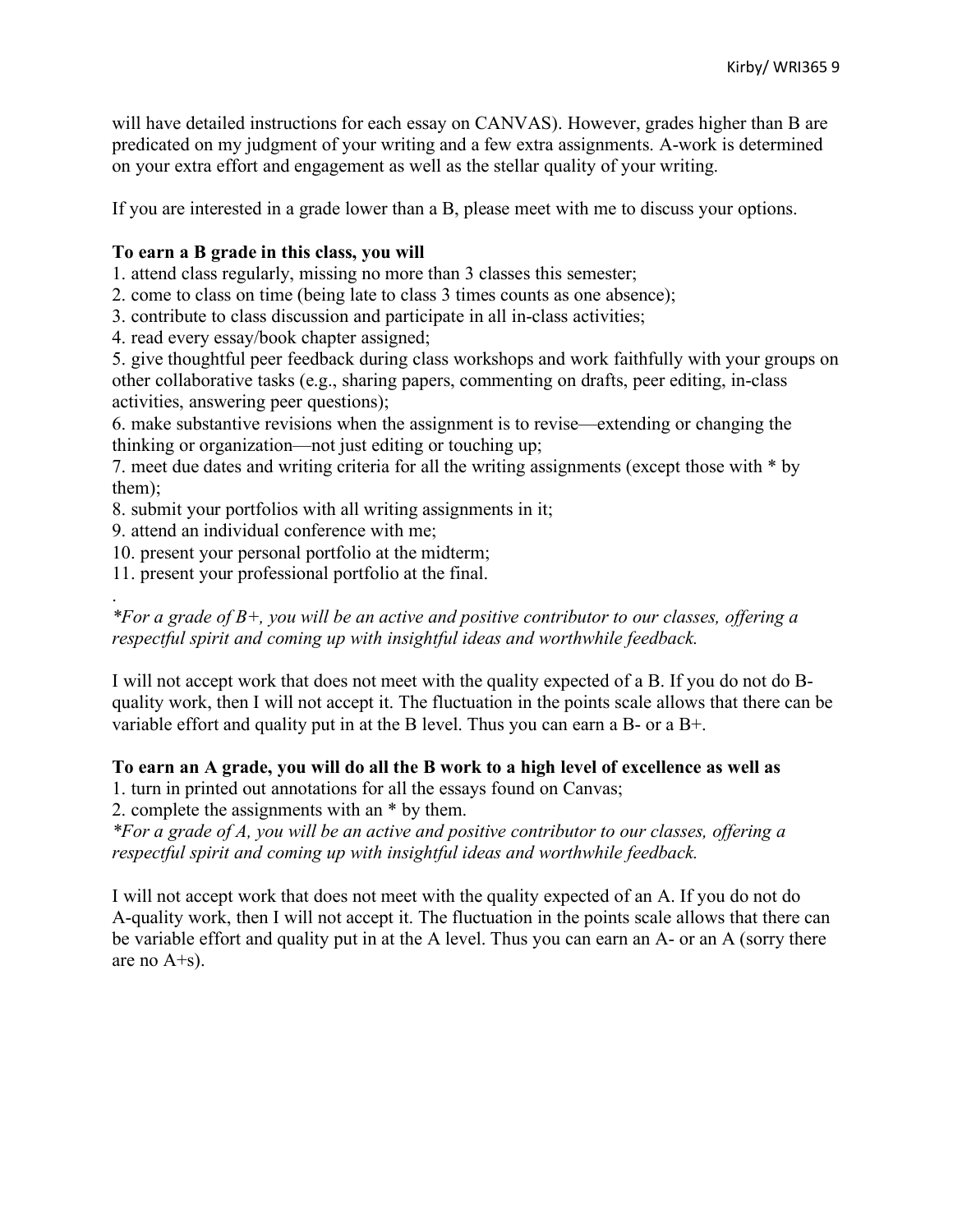| $\mathsf{A}$ | 93-100 Percent |
|--------------|----------------|
| $A -$        | 90-92          |
| $B+$         | 89-88          |
| B            | 87-83          |
| $B -$        | 82-80          |
| $C+$         | 79-78          |
| C            | 77-73          |
| $C-$         | $72 - 70$      |
| $D+$         | 69-68          |
| D            | 67-63          |
| $D-$         | $62 - 60$      |
| F            | Below 60       |

**This syllabus is a contract. If you continue in this course, then you agree to comply with the class policies as stated here.**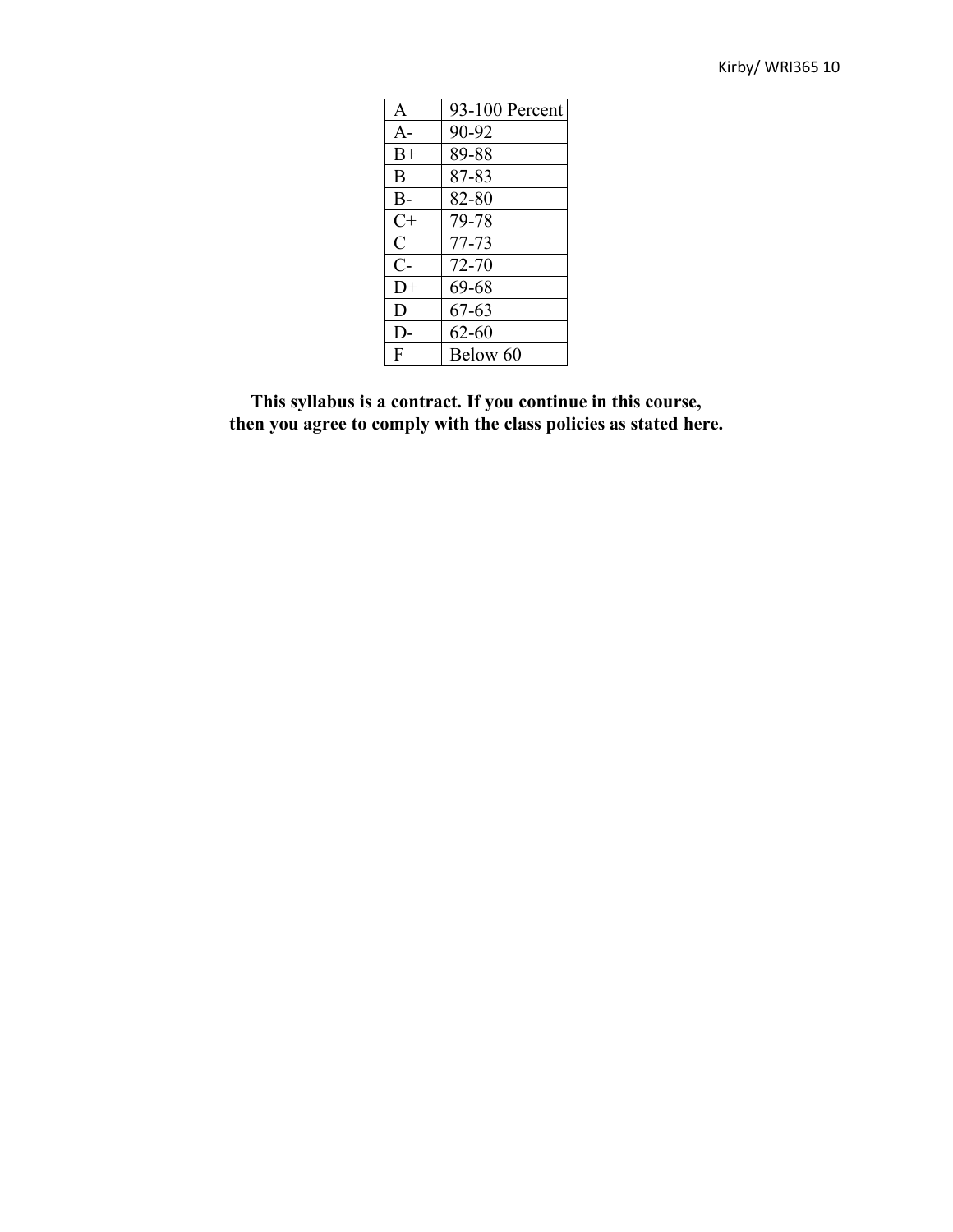#### **Schedule**<sup>4</sup>

\*Subject to Change as needed to facilitate course goals.\* \*\*Readings and assignments are due on the date listed.\*\* \*\*\*WW denotes readings from *Writing That Works.*\*\*\* \*\*\*\*(Canvas) denotes readings can be found on Canvas in PAGES section.\*\*\*\*

#### **Week 1**

|  | <b>10 January</b> | Syllabus/Getting to Know You |
|--|-------------------|------------------------------|
|--|-------------------|------------------------------|

 $\overline{a}$ 

|            | Week 2                                   |
|------------|------------------------------------------|
| 15 January | <b>Contract Writing (Canvas)</b>         |
|            | <b>DUE:</b> Rough Draft Contract         |
| 17 January | <i>WW</i> Chapter 1 "Writing that Works" |

#### **Week 3**

| <i>WW</i> Chapter 2 "Don't Mumble—and Other Principles of Effective   |
|-----------------------------------------------------------------------|
| Writing"                                                              |
| Bolles What Color Is Your Parachute Chapter 5 "Self-Inventory Part 2: |
| The Flower Exercise" (pp. $47 - 62$ ) (Canvas)                        |
| <b>DUE</b> : PBJ (revised)                                            |
| <b>DUE:</b> Petals $1 \& 2$ exercises                                 |
| Bolles What Color Is Your Parachute Chapter 5 "Self-Inventory Part 2: |
| The Flower Exercise" (pp. $85 - 99$ ) (Canvas)                        |
| <b>DUE:</b> Petals $4 \& 5$ exercises                                 |
| <b>DUE</b> : Contract (revised)                                       |
|                                                                       |

**Week 4**

| 29 January | Bolles What Color Is Your Parachute Chapter 5 "Self-Inventory Part 2:<br>The Flower Exercise" (pp. $63 - 83$ ) (Canvas)<br><b>DUE:</b> Seven Stories (Petal 3 exercises) |
|------------|--------------------------------------------------------------------------------------------------------------------------------------------------------------------------|
| 31 January | Bolles What Color Is Your Parachute Chapter 5 "Self-Inventory Part 2:<br>The Flower Exercise" (pp. $100 - 119$ ) (Canvas)<br><b>DUE:</b> Petals 6 & 7 exercises          |

<sup>4</sup> Note: I reserve the right to change the syllabus as needed to facilitate our course goals. You will receive notification of these changes; after which time, you are responsible for required material.

Disclaimer: This class is taught at the college level; therefore, reading materials may be adult and/or controversial in connotation and/or denotation. The purpose of presenting such material is to expose you to various viewpoints viewpoints that will act as sources for discussions. For this reason, no alternate materials will be provided.

Final Disclaimer: You will write A LOT. Writing is a muscle that must be exercised. Every week, there will be a writing assignment of at least 1 to 3 pages.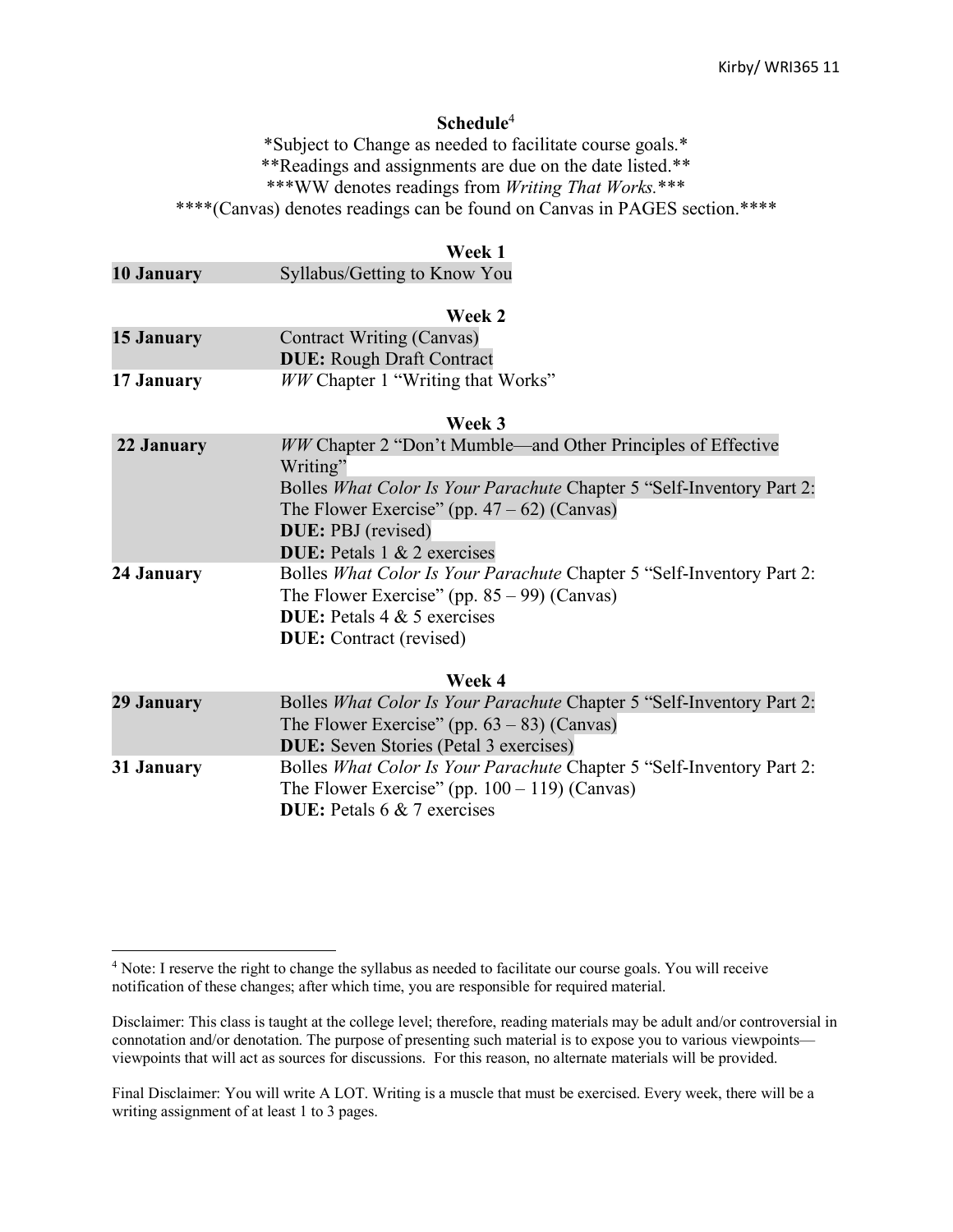|                    | Week 5                                                               |
|--------------------|----------------------------------------------------------------------|
| <b>5 February</b>  | <b>WW Chapter 5 "Memos and Letters That Get Things Done"</b>         |
|                    | Bolles What Color Is Your Parachute Chapter 7 "Google is Your New    |
|                    | Resume" (pp. 141 – 163) (Canvas)                                     |
|                    | <b>DUE:</b> Memo – Proposal for Personal Portfolio                   |
| <b>7 February</b>  | <i>WW</i> Chapter 3 "I Love My Computer"                             |
|                    | WW Chapter 4 "E-mail—the Great Mailbox in the Sky                    |
|                    | <b>DUE: Draft Resume/CV</b>                                          |
|                    | <b>DUE:</b> Email w/ Attachment—What Types of Documents You Need for |
|                    | Applying                                                             |
|                    | Week 6                                                               |
| 12 February        | WW Chapter 11 "Writing a Resume"                                     |
|                    | <b>DUE: Draft Summary</b>                                            |
|                    | <b>DUE: Draft Biography</b>                                          |
| 14 February        | WW Chapter 12 "Editing Yourself"                                     |
|                    | *DUE: Draft Statement of Purpose                                     |
|                    | Week 7                                                               |
| <b>19 February</b> | WW Chapter 13 "Making It Easy to Read"                               |
|                    | <b>DUE:</b> Resume/CV (revised)                                      |
|                    | <b>DUE:</b> Summary (revised)                                        |
|                    | <b>DUE:</b> Biography (revised)                                      |
| 21 February        | WW Chapter 6 "Writing for an Audience"                               |
|                    | <b>DUE:</b> LinkedIn Profile                                         |
|                    | *DUE: Statement of Purpose (revised)                                 |

## **Week 8**

| 26 February | <b>MIDTERM Personal Portfolio Presentation</b><br><b>DUE:</b> Personal Portfolio  |
|-------------|-----------------------------------------------------------------------------------|
| 28 February | <b>MIDTERM Personal Portfolio Presentation</b><br><b>DUE</b> : Personal Portfolio |

## **Week 9**

# **4 March – 8 March SPRING BREAK – NO CLASS**

| Week 10 |  |
|---------|--|
|         |  |

| <i>WW</i> Chapter 7 "Plans and Reports That Make Things Happen"     |
|---------------------------------------------------------------------|
|                                                                     |
| *DUE: Handwritten Note to Classmate (take a picture and email       |
|                                                                     |
| <i>WW</i> Chapter 8 "Recommendations and Proposals That Sell Ideas" |
|                                                                     |
|                                                                     |